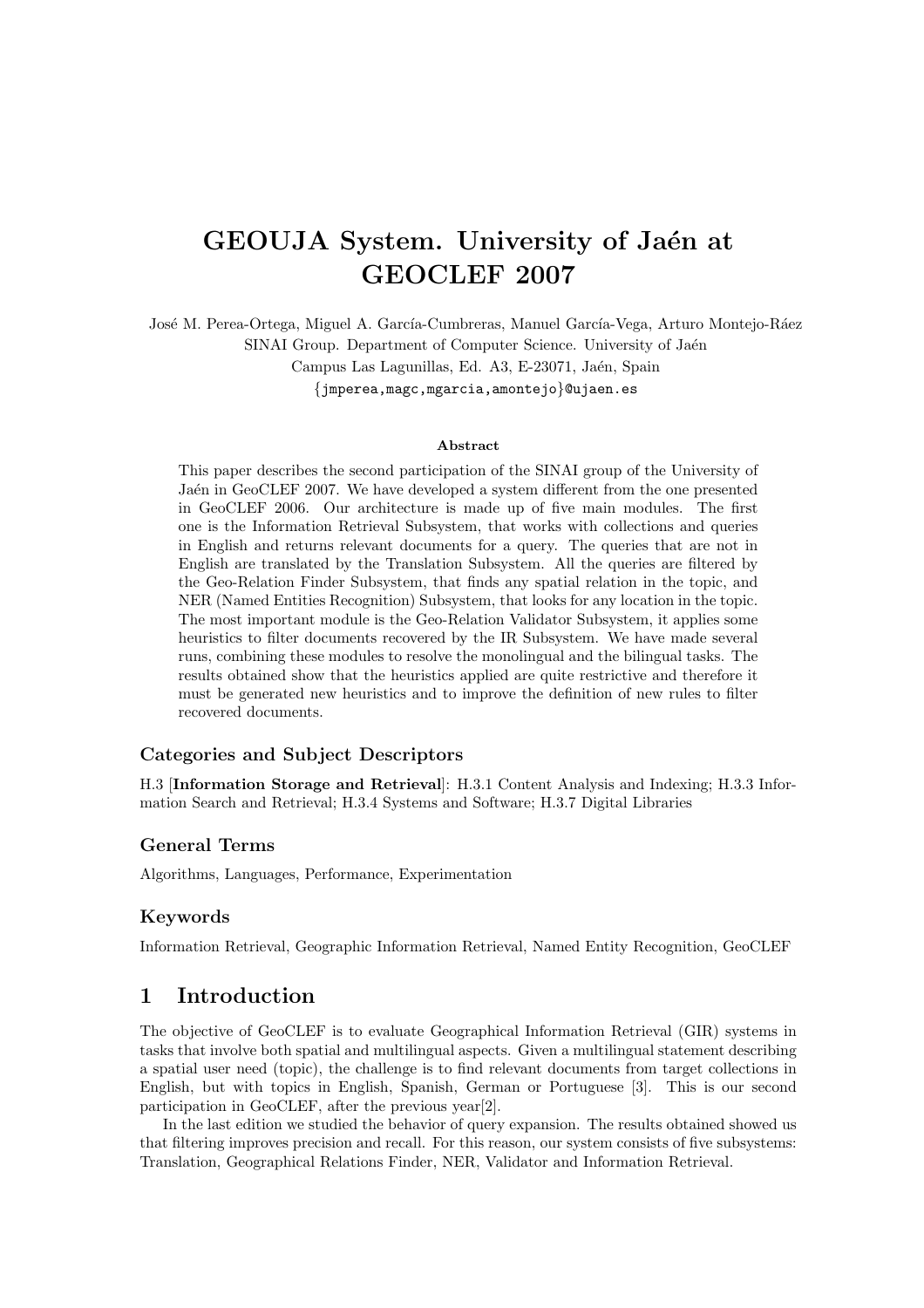The most important one is the Validator module. The list of relevant documents is filtered using it: if a document doesn't pass the validation test it is removed from the list. Next section describes the whole system. Then, in the section 3, each module of the system is explained. Later on, results are described and finally, the conclusions about our participation in GeoCLEF 2007 are expounded.

# 2 System overview

We propose a Geographical Information Retrieval System that is made up of five related subsystems. These modules are explained in detail in the next section.

In our architecture we only worked with the English collection<sup>1</sup> and we have applied a off-line preprocess to it. This preprocess consists in using the English stop-words list, a named entity recognizer (NER) and the Porter stemmer [4]. The preprocessed data set will be indexed later using the IR Subsystem.

The translated query or topic proposed is indexed using the IR Subsystem too. If the language of topic is different from English, then it is translated by means of the Translation Subsystem. For each translated query to evaluate we labeled it with NER and *geo-relation* information. The Geo-Relation Finder Subsystem (GR Finder Subsystem) extracts spatial relations from the geographic query and the NER Subsystem recognizes named entities.

From the original English query the documents are recovered by the IR Subsystem that previously indexed the data collection. The NER information and the geo-relation components in relevant documents, and the NER locations from the geographic query are the input for Geo-Relation Validator Subsystem (GR Validator Subsystem), the most important module in our architecture.

In the GR Validator Subsystem we eliminate those relevant documents previously retrieved that do not agree with several rules. These rules are related to all the information that handles this module (locations and spatial relations from documents and geographic queries) and are explained in section 3.4. Figure 1 shows the proposed system architecture.

# 3 Subsystems description

## 3.1 Translation Subsystem

As translation module, we have used SINTRAM (SINai TRAnslation Module)[1]. This subsystem translates the queries from several languages into English. SINTRAM uses some on-line Machine Translators for each language pair and implements some heuristics to combine the different translations. After a complete research the best translators were found to be

- Systran for French, Italian and Portuguese. It is available at  $http://www.systransoft.com$
- Prompt for Spanish. It is available at  $http://translation2.paralink.com$

## 3.2 NER Subsystem

The main goal of NER Subsystem is to detect and recognize the entities appearing in the queries. We are only interested in geographical information, so we have just used *locations* detected by this NER Module. We have used the NER module of the GATE<sup>2</sup> toolkit. The location terms includes everything that is town, city, capital, country and even continent. The NER module adds *entity* labels to the topics with the found locations. An entity label example recognized in the title of the topic follows:

 $\langle$  en\_title position = "15" type = "LOC" > USA  $\langle$  /en\_title >

<sup>1</sup>English Los Angeles Times 94 (LA94) and English Glasgow Herald 95 (GH95)  $^2$ http://gate.ac.uk/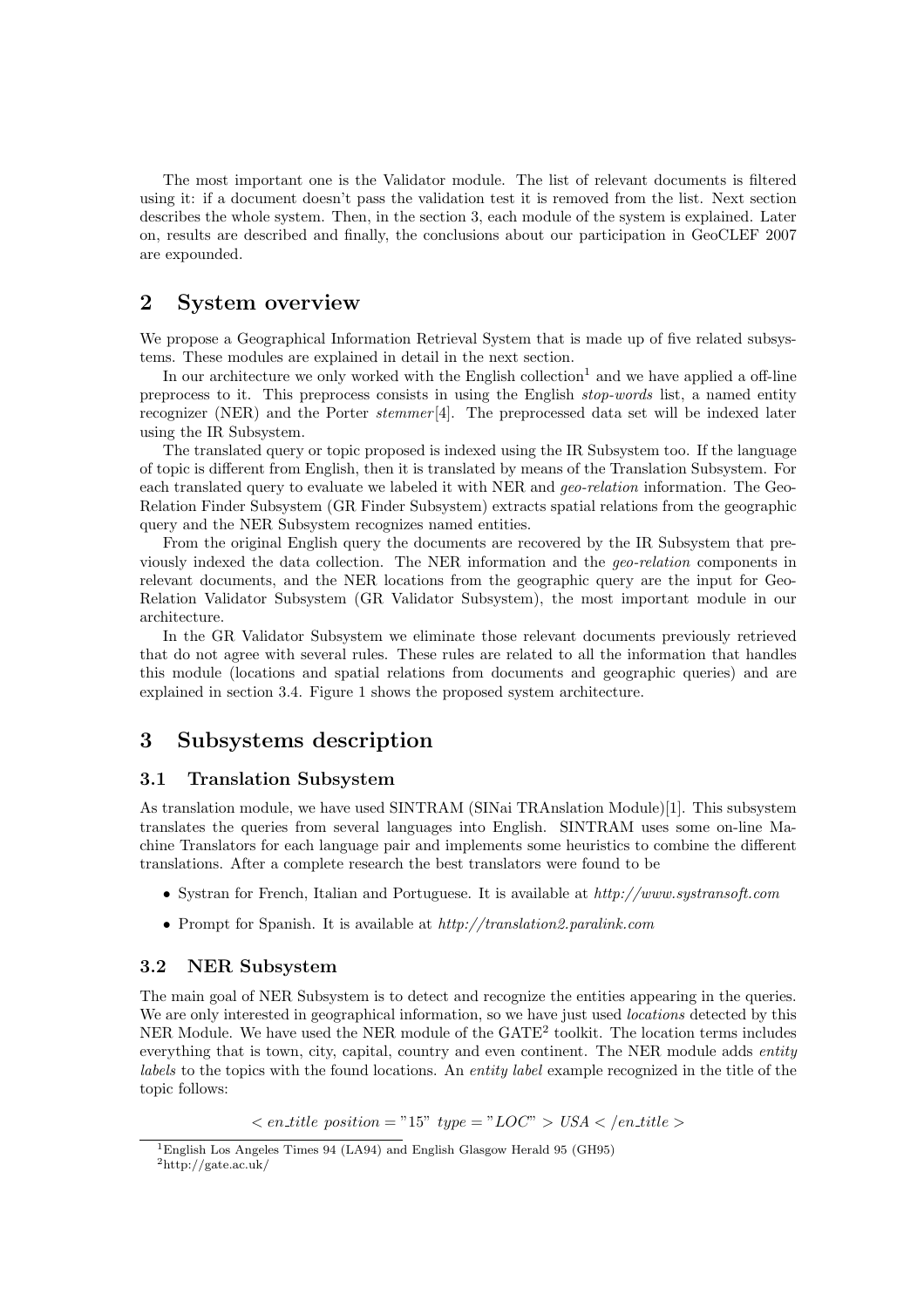

Figure 1: GEOUJA System architecture

where *position* is the position of the entity in the phrase. This value is greater than or equal to zero and we used it to know at any moment what locations and *geo-relations* are related to each other by proximity.

The basic operation of NER Subsystem is the following:

- The first step is the preprocessing phase. Each query is preprocessed using a tokenizer, a sentence splitter and a POS tagger. The NER Subsystem we have used needs this information in order to improves the named entity detection and recognition.
- The second is the detection of the geographical places. For this proposal we have use a Gazetteer, included also in GATE.

The NER Subsystem generates some topic labels, based on the original ones, adding the locations. These topic labels will be used later by the GR Validator Subsystem.

## 3.3 GR Finder Subsystem

The Geo-Relation Finder Subsystem is used to find the spatial relations in the geographic queries. This module makes use of four text files to store the geo-relations identified. Four geo-relations files exist because our system detects spatial relations of four words at the most. Some geo-relations examples are: in, near, north of, next to, in or around, in the west of...

The GR Finder module adds *geo-relation labels* to the topics with the found spatial relations. A geo-relation label example recognized in the title of the topic would be the following one:

$$
- *trile position* = "43" > *near*  $<$  / *gr* - *title* >
$$

where *position* is the position of the spatial relation in the phrase.

In this module we controlled a special *geo-relation* named *between*. For this case, the GR Finder Subsystem adds the two entities that this preposition relates. An example of the label that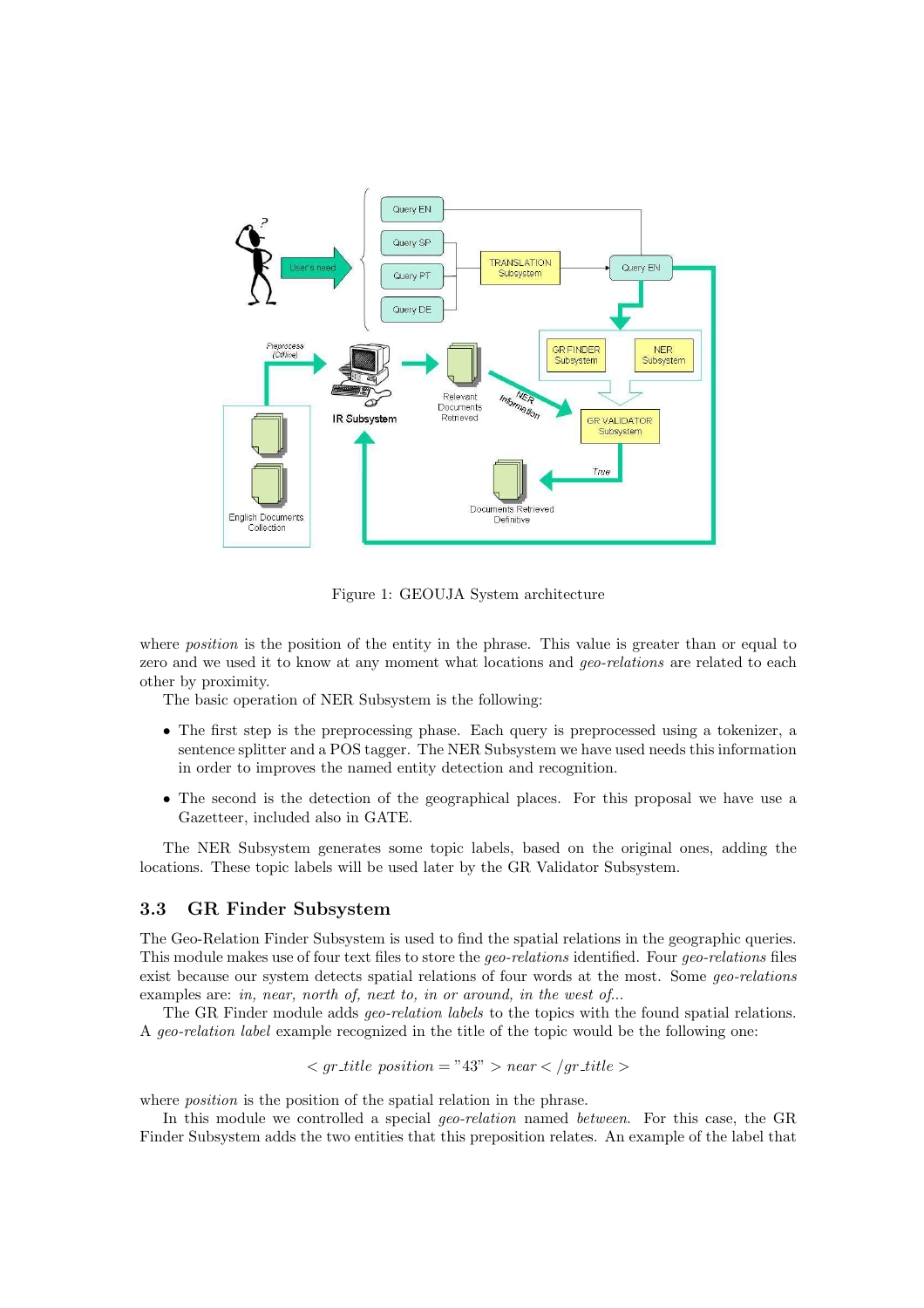this module adds for description label "To be relevant documents describing oil or gas production between the UK and the European continent will be relevant" is:

 $\langle qr\rangle = \langle qr\rangle + \langle qr\rangle + \langle qr\rangle + \langle qr\rangle + \langle qr\rangle + \langle qr\rangle + \langle qr\rangle + \langle qr\rangle + \langle qr\rangle + \langle qr\rangle + \langle qr\rangle + \langle qr\rangle + \langle qr\rangle + \langle qr\rangle + \langle qr\rangle + \langle qr\rangle + \langle qr\rangle + \langle qr\rangle + \langle qr\rangle + \langle qr\rangle + \langle qr\rangle + \langle qr\rangle + \langle qr\rangle + \langle qr\rangle + \langle qr\rangle + \langle qr\rangle + \langle qr\rangle + \langle qr\rangle + \langle qr\rangle + \langle qr\rangle + \langle q$ 

where we can see how both entities  $(UK \text{ and } European)$  are added after the preposition, separated by a semicolon.

The basic operation of GR Finder Subsystem is the following:

- For each topic label (*title, desc* or  $narr$ ) the subsystem looks for some spatial relation. It makes use of the text files that store the geo-relations that can detect.
- For each found spatial relation we verified that the word that comes next is an entity. For that reason it is necessary that the NER Subsystem is executed before.

Like NER Subsystem, the GR Finder Subsystem also generates topic labels, based on the original topic, adding the spatial relations. These topic labels (entities and geo-relations) will be used later by the GR Validator Subsystem. In the Figure 2 we can see an example of the text that generates this subsystem.

> <?xml version="1.0" encoding="UTF-8"?><br><topics> <topics><br><top\_lang="en"> <num>10.2452/51-GC</num> <hum>io.z452/51-GC\/num><br><title>Oil and gas extraction found between the UK and the Continent</title>  $\text{critis} > 0$ i and gas extraction found between the UK and the Continent</title\<br>  $\text{cdes} > \text{To be relevant}$  documents describing oil or gas production between the<br>
> stand the European continent will be relevant</desc><br>  $\text{Canert>} > 0$  a <gr\_desc position= 9 >becween the,on,E<br><gr narr position="4">in the</gr narr>  $\langle\bar{\ell}\tau\bar{\circ}\bar{\rm p}\rangle$ </borderside="en"><br><top\_lang="en"><br><num>10.2452/52-GC</num> <title>Crime near St Andrews</title> called the relevant, documents must be about crimes occurring close to or Natural De relevant, documents must be about crimes occurring crose to or<br>in St. Andrews.</desc><br><narr>Any event that refers to criminal dealings of some sort is relevant, <marr>Any event that refers to criminal dealings of some<br>from the ts to corruption.<br><mr/>(harr><br><en\_title position="2" type="LOC">St Andrews</en\_title><br><en\_desc position="15" type="LOC">St Andrews</en\_desc><br><gr\_title posit <br />
> <br />
> <top lang="en"></top lang="en"></top dang="en"></top </top </top </top </top </top </top </top </top </top </top </top </top </top </top </top </top </top </top </top </top </top </top </top </top </top </top xtitle>Scientific research at east coast Scottish Universities</title><br><desc>For documents to be relevant, they must describe scientific research<br>conducted by a Scottish University located on the east coast of Scotland</de <describe scattering to be relevant, they must describe scientific resear<br>conducted by a Scottish University located on the east coast of Scotlan<br><harr>>>>>>Universities in Aberdeen, Dundee, St Andrews and Edinburgh wil be

> > Figure 2: Text example generated by GR Finder Subsystem

## 3.4 GR Validator Subsystem

This it is the most important module of our system. Its main goal is to discriminate what documents among the recovered ones by the IR Subsystem are valid.

In order to apply different heuristics, this module makes use of geographical data. This geoinformation has been obtained from Geonames Gazetteer <sup>3</sup> . This module solves evaluations like:

<sup>3</sup>http://www.geonames.org/. Geonames geographical database contains over eight million geographical names and consists of 6.3 million unique features whereof 2.2 million populated places and 1.8 million alternate names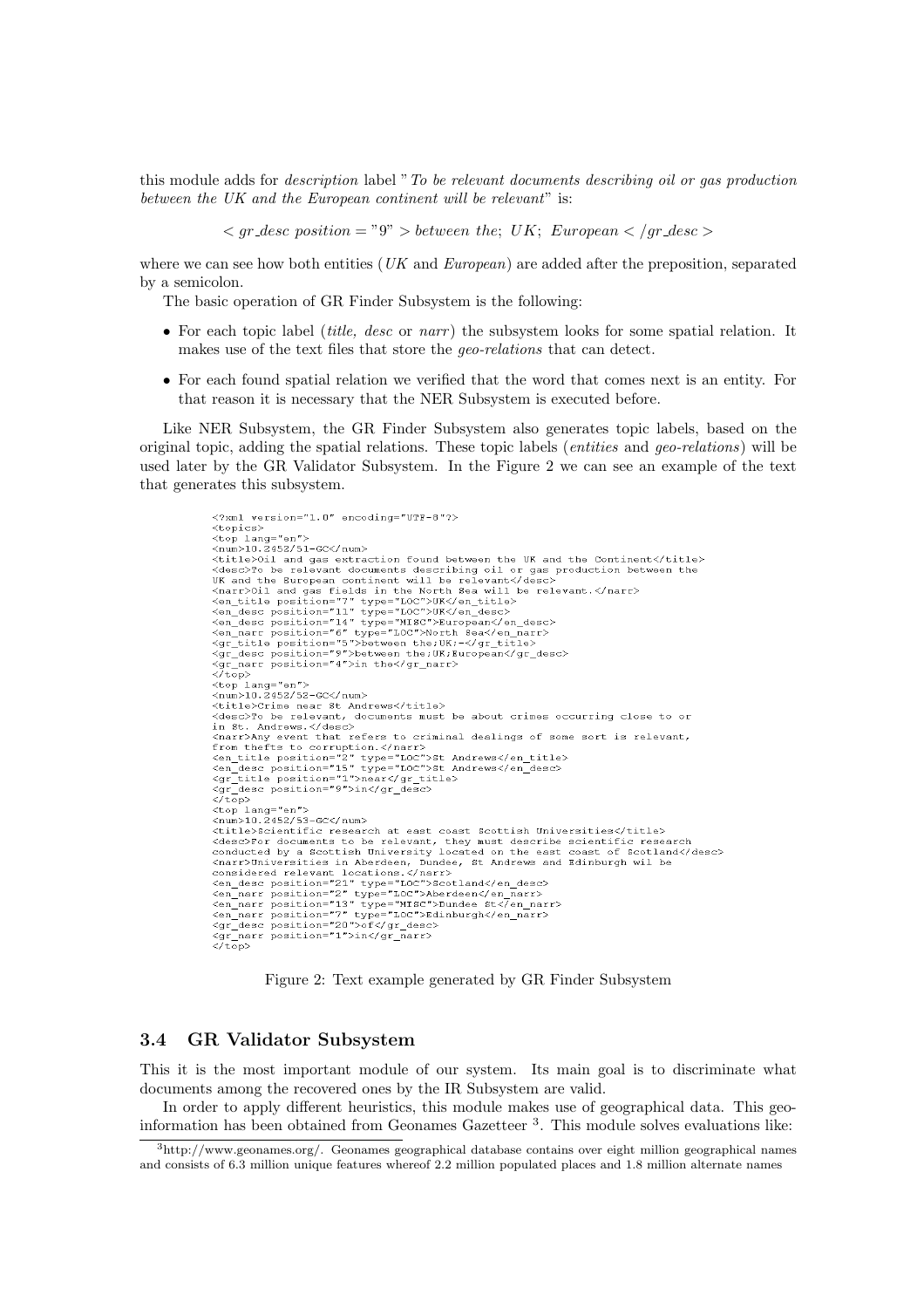- Find the country name of a city.
- Find the latitude and longitude for a given location.
- Check if a city belongs to a certain country.
- Check if a location is to the north of another one.
- Calculate the distance from a location to another one.

Many heuristics can be applied with the former check points to make the validation of a document recovered by the IR Subsystem. The GR Validator Subsystem receives external information from IR Subsystem (entities from each document recovered) and from GR Finder and NER Subsystems (entities and spatial relations from each topic). This year we have used the following heuristics in our experiments:

- 1. For every entity appearing in query without an associated geo-relation, the system checks if this entity is present in documents recovered by IR Subsystem. The module discards a document whenever the number of entities found in topic with no associated *geo-relation* and not appearing in that document exceeds the fifty percent of the total of topic entities.
- 2. If the entity appearing in the topic has associated some spatial relation, the module checks if location is a continent, a country or a city. Depending on this location type for the query, the heuristics which we have followed in our experiments are the following ones:
	- (a) If the location from a query is a continent or a country and its associated geo-relation is in, on, at, from, of or along, then the module checks if most of the entities of the document belong to that continent or country (at least fifty percent).
	- (b) If the location from a query is a city and its associated spatial relation is near, north of, south of, east of or west of, the subsystem obtains the latitude and longitude information from Geonames Gazetteer about all locations from the document to be validated. The module will check if the geographic situation of each location is valid or not depending on the topic space relation.

For each heuristic to check, the system is adding or reducing points of a final score, depending on the result of that validation. A recovered document will be considered valid when the sum of all the scores when applying the heuristics to each entity of the document is greater than zero.

## 3.5 IR Subsystem

The information retrieval system that we have employed is  $Lemur<sup>4</sup>$ . It is a toolkit that supports indexing of large-scale text databases, the construction of simple language models for documents, queries, or sub-collections, and the implementation of retrieval systems based on language models as well as a variety of other retrieval models.

Previous to the index step, the English collection provided for GeoCLEF have been preprocessed, using the English stop-words list for meaningless terms removal, and the Porter stemmer [4] for suffix stripping. A NER has also been used to recognize possible entities in each document. Next, the English collection data set has been indexed using Lemur. After indexing the collection, each topic already translated is sent to Lemur. The relevant documents retrieved and their NER information will be used by the GR Validator Subsystem.

One parameter for each experiment is the weighting function, such as Okapi [5] or TF.IDF. Another is the use or not of Pseudo-Relevant Feedback (PRF) [6].

<sup>4</sup>http://www.lemurproject.org/. The toolkit is being developed as part of the Lemur Project, a collaboration between the Computer Science Department at the University of Massachusetts and the School of Computer Science at Carnegie Mellon University.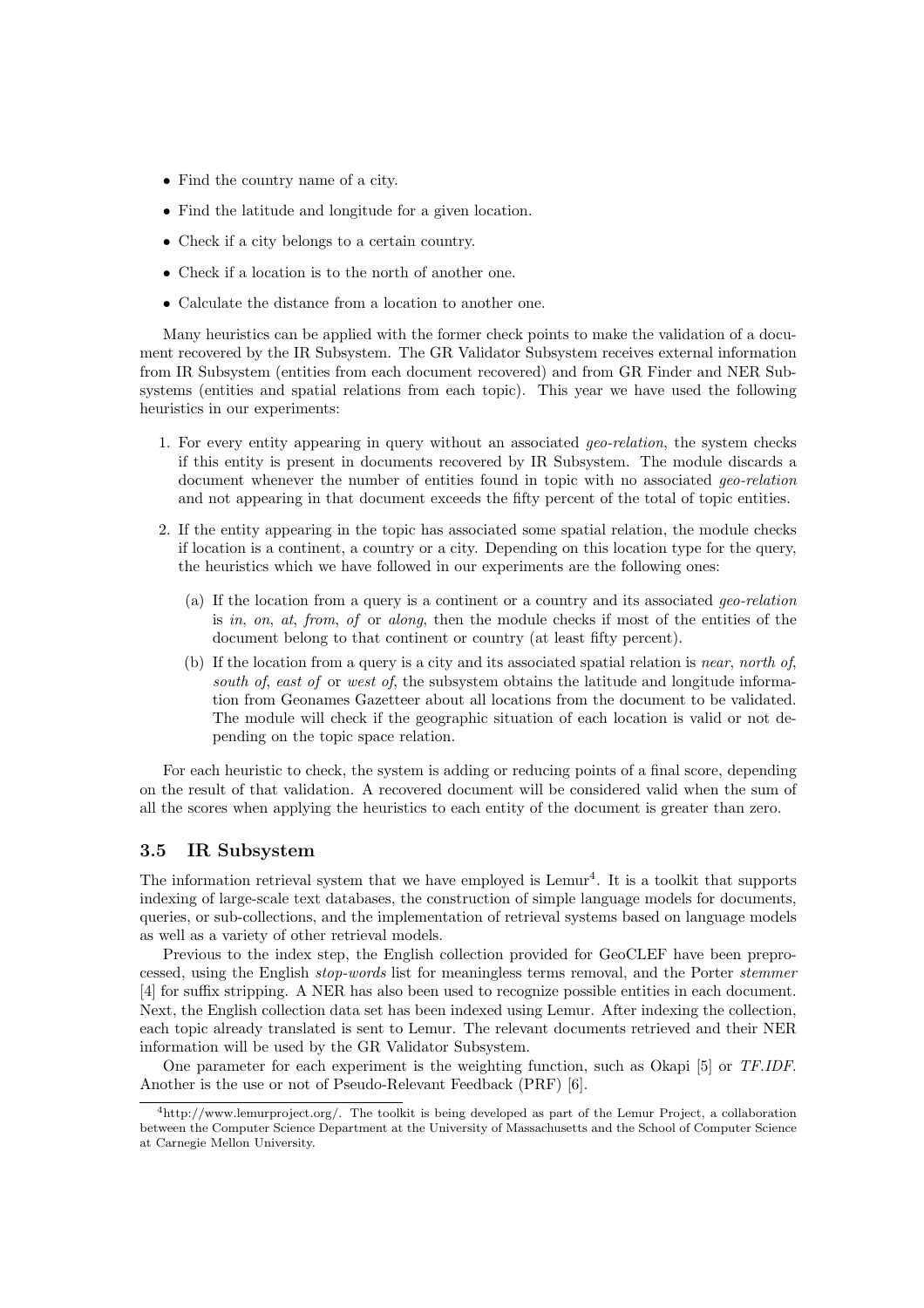| Experiment                   | Mean Average Precision | R-Precision |
|------------------------------|------------------------|-------------|
| Sinai_ENEN_Exp1_fb_okapi     | 0.2605                 | 0.2636      |
| Sinai_ENEN_Exp1_fb_tfidf     | 0.1803                 | 0.1858      |
| Sinai ENEN Exp1_simple_okapi | 0.2486                 | 0.2624      |
| Sinai_ENEN_Exp1_simple_tfidf | 0.1777                 | 0.1745      |
| Sinai_ENEN_Exp2_fb_tfidf     | 0.1343                 | 0.1656      |

Table 1: Summary of results for the monolingual task

# 4 Experiments and Results

SINAI<sup>5</sup> has participated in monolingual and bilingual tasks for GeoCLEF 2007 with a total of 26 experiments. In all experiments we have considered all tags from topics (title, description and narrative) as source for the information retrieval process.

Our baseline experiment consists in the Lemur retrieval on preprocessed collections (stopper and *stemmer*) without applying heuristics on relevant documents retrieved. This experiment has been applied in the monolingual and bilingual tasks.

The second experiment that we have made, consists in applying the heuristics that has been explained in section 3.4, on relevant documents retrieved by the IR Subsystem. This experiment also has been used in the monolingual and bilingual tasks.

## 4.1 Monolingual task

In the monolingual task we have participated with a total of 8 experiments: four about baseline experiment  $(Exp1)$  and other four about second experiment applying the heuristics introduced previously in this paper( $Exp2$ ). Some results are shown in Table 1.

Experiments named against an ending " $\beta$ -okapi" we have used Okapi with feedback as weighting function in the information retrieval process. Those ending with " $fb\_tf\hat{d}f$ " indicate that we have applied TF.IDF with feedback. Also we have run experiments with Okapi but without feedback (" $simple\_okapi$ ") and with  $TF.IDF$  but without feedback (" $simple\_tfidf$ ").

## 4.2 Bilingual task

In the bilingual task we have participated with a total of 18 experiments: twelve about the baseline case  $(Exp1)$  and six applying our heuristics  $(Exp2)$ . Some results are shown in Table 2.

For naming the experiments we have followed the same convention described in the previous section (see section 4.1). For German-English task we submitted six experiments in total. The string "GEEN" identifies them. For Portuguese-English task we submit six experiments too, identified by the string "PTEN". For Spanish-English task we submit six experiments in total  $(string "SPEN").$ 

# 5 Conclusions and Future work

In this paper we have presented the experiments carried out in our second participation in the GeoCLEF campaign. The philosophy followed in this second experimental study has changed with respect to the approach presented last year. This year we have introduced a very restrictive system: we have tried to eliminate those documents recovered by the IR Subsystem that do not satisfy certain validation rules. However, the previous year we were centered in increasing the queries, expanding them with entities and thesauri information in order to improve retrieval effectiveness.

The results obtained the previous year showed that query expansion does not improve in general the quality of the information retrieval process. The results of this year shown that the documents

<sup>5</sup>http://sinai.ujaen.es